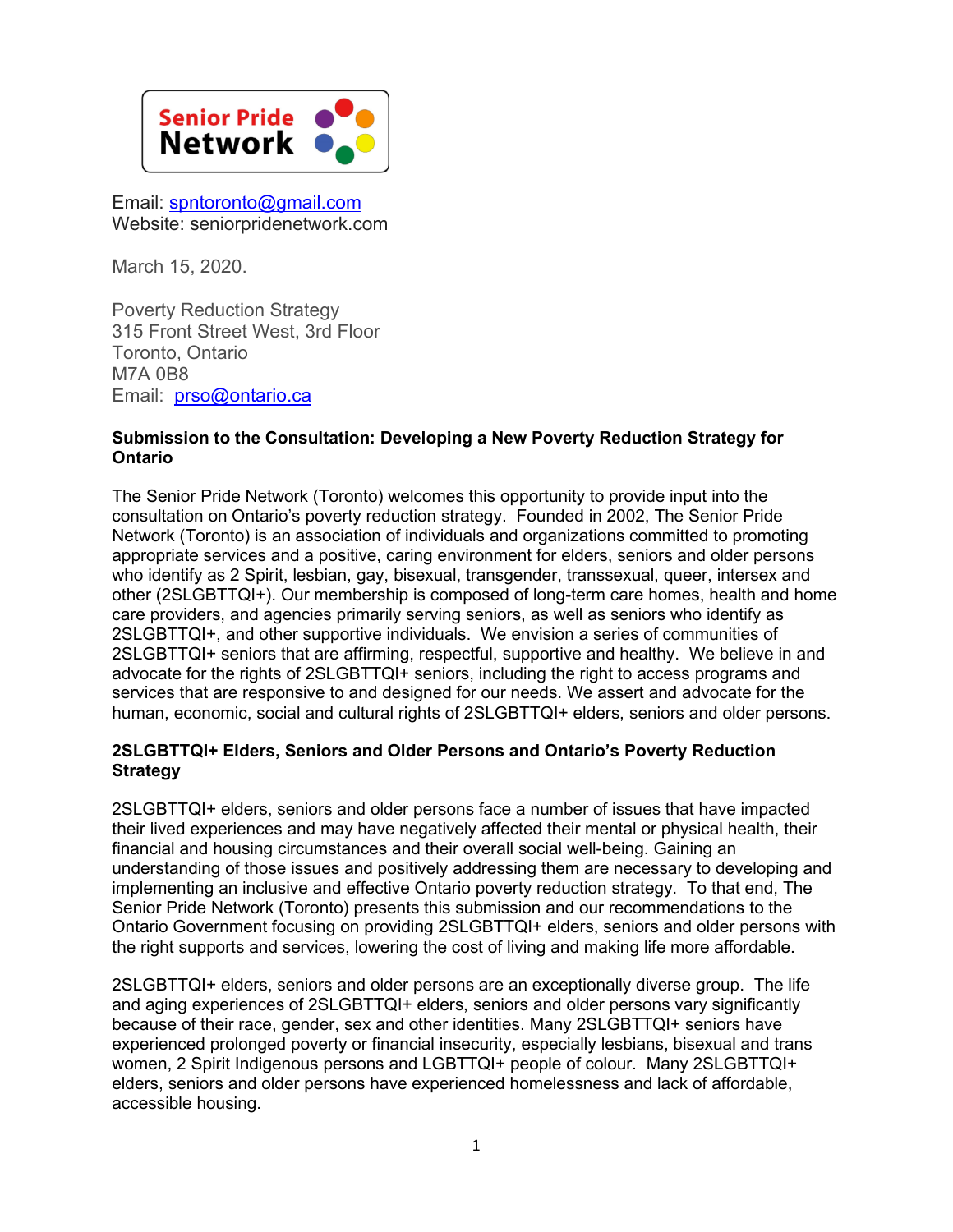

Like many other seniors generally, 2SLGBTTQI+ seniors often live with financial insecurity, struggling to survive on OAS, and possibly also GIS and Ontario Guaranteed Income Systems benefits. Many 2SLGBTTQI+ elders, seniors and older persons have experienced a lifetime of precarious or low-income employment, or prolonged or multiple periods of unemployment and, as a result, have only small CPP pensions and/or small private pensions, or do not have private pensions or retirement savings of any kind.

Recent studies and surveys have found that significant numbers of 2SLGBTTQI+ seniors, elders and older persons in Canada currently have or have had throughout their lifetimes, incomes that are or were below the recognized poverty levels in Canada. One study found that 24 percent of 2SLGBTTQI+ respondent seniors had annual income of less than \$40,000, of which 8 percent had annual income of less than \$20,000. This contrasts sharply with the 2018 base Market Basket Measurement (MBM) review of low income which found that 5.6 per cent of persons 65 years of age and older in Ontario are in poverty. Another study on Canada's 2SLGBTTQI+ population reported that 49 percent of transgender persons in Canada earn less than \$15,000 annually. The same study reported that 34 per cent of transgender adults in Ontario live below the Low-Income Cut-Off. By comparison, 11.6 percent of people in Ontario are living in poverty, according to the 2018-base MBM review report.

Unfortunately, the already severe financial insecurity of low-income 2SLGBTTQI+ elders, seniors and older persons is made even worse by some policies or requirements of Ontario and federal government benefits and pension programs that are seemingly intended to improve the financial well-being of seniors. For example, low income 2SLGBTTQI+ elders, seniors and older persons, like other seniors in Ontario, may suffer loss of benefits under the Ontario Disability Support Program (ODSP) when qualifying under federal OAS and GIS pension benefits, as the receipt of the GIS benefits may put their total income over the income limit for eligibility for ODSP benefits. To cite another example, the limits set for paying a percentage of the costs of some assistive devices under the Ontario Assistive Devices Program have not been increased in several years, resulting in low-income benefit recipients having to pay disproportionately higher amounts of the total costs of the devices given the increase in costs of the devices over time (e.g. the limit for hearing aids remains at only \$500). Federally, disability benefits under the Canada Pension Plan are discontinued at age 65, adding to the financial hardship faced by low-income seniors with disabilities.

Historically, the indicators or measurements established for low-income and poverty levels for eligibility for various benefits, such as the Low-Income Cut-off (LICO) and the Low Income Measure (LIM), have been far too low, especially taking into account the high cost of living measured by ever-increasing costs for food, transportation, clothing, accommodation and other necessities. In particular, accommodation costs in Toronto and other Canadian cities dealing with critical shortages of affordable, accessible housing can alarmingly exceed the amount of the established low-income cut-offs, causing severe housing insecurity and the prospect of homelessness for elders, seniors and older persons. The 2018-base Market Basket Measurement (MBM) as proposed in the December 6, 2019 discussion paper, *Towards an update of the Market Basket*, and issued by Statistics Canada, takes into account the costs of food, transportation, shelter, clothing and other necessities, by geographic location, and is a much more equitable measurement of low-income. The disposable income thresholds proposed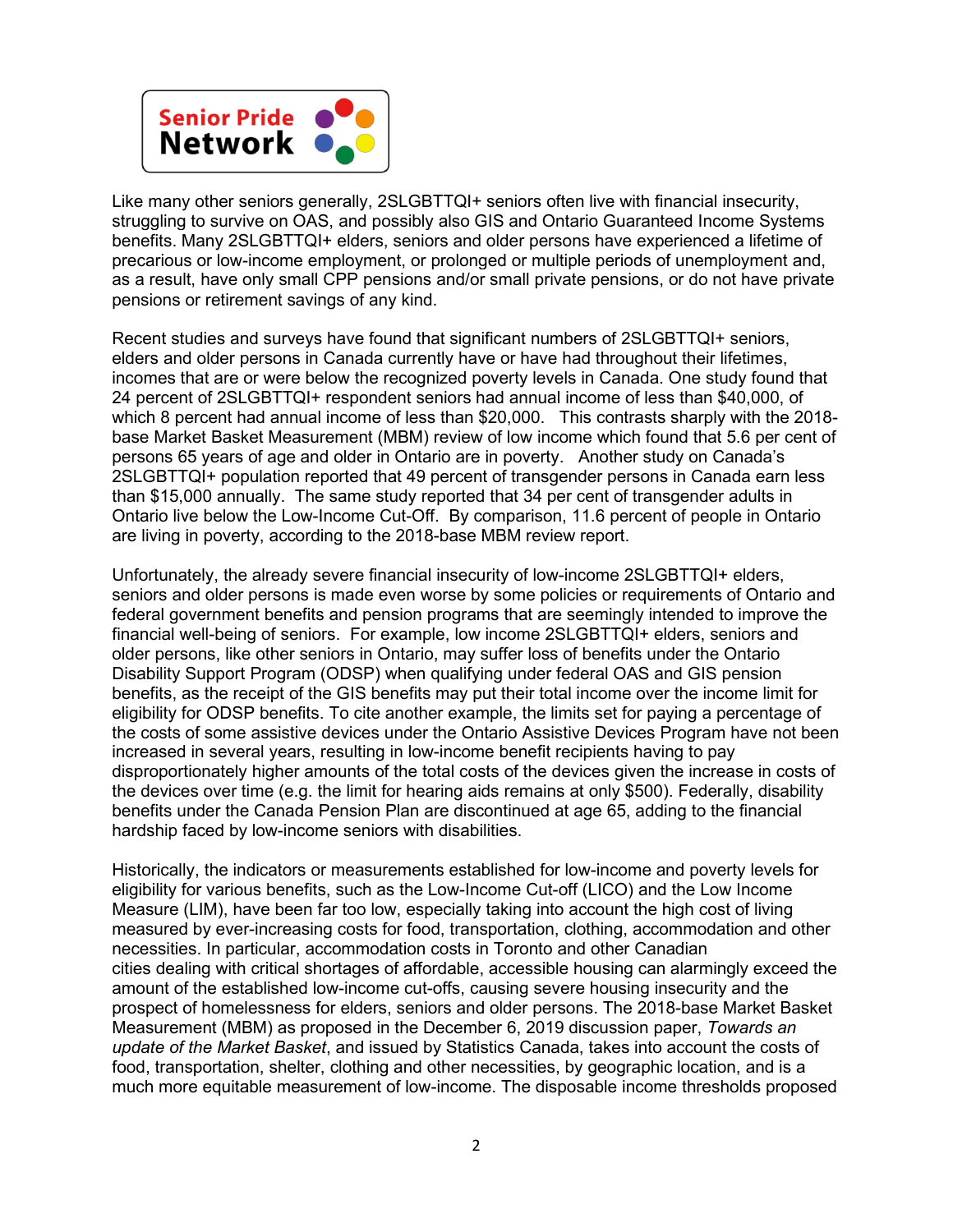

in the 2018-base MBM should be adopted by the Ontario Government as the minimum level of annual income under the Ontario Guaranteed Annual Income Systems (GAINS).

## **Senior Pride Network (Toronto) Recommendations for Ontario's Poverty Reduction Strategy**

The Senior Pride Network (Toronto) calls for specific inclusion of measures to address the particular needs of 2SLGBTTQI+ elders, seniors and older persons within Ontario's poverty reduction strategy as an urgent priority and to provide them and all low-income seniors in Ontario with the right supports and services, lower the cost of living and making life more affordable. Our recommendations to the Ontario Government in that regard are:

That the Ontario government will provide targeted financial supports which respond to the individual needs of low-income 2SLGBTTQI+ elders, seniors and older persons.

That provincial ministries and bodies providing funding for healthcare and social services delivery will establish standards of equitable distribution of funding that include agencies and organizations that provide services to low-income 2SLGBTTQI+ elders, seniors and older persons.

That the Ontario government will provide for affordable, accessible housing, in respectful, welcoming and safe environments, for low-income 2SLGBTTQI+ elders, seniors and older persons.

That the Ontario government will develop and implement 2SLGBTTQI+ inclusive policies and practices, including providing 2SLGBTTQI+ inclusion and cultural competency training for staff within provincial ministries and agencies that provide or fund programs and services for low-income persons or seniors in poverty, and which recognize and address the diversity of 2SLGBTTQI+ persons and their particular needs and concerns.

That the Ontario government will provide enhanced funding for legal aid and community legal clinics as a necessary support and to ensure access to justice for low-income 2SLGBTTQI+ elders, seniors and older persons.

That the Ontario government will advocate with the Government of Canada to extend disability benefits coverage under the Canada Pension Plan to continue past the age of 65 for 2SLGBTTQI+ elders, seniors and older persons who do not have pensions or other income supports beyond the CPP and Guaranteed Income Supplement.

That the Ontario Government will amend the regulations and policies pertaining to the low-income limits under the Ontario Disability Support Program to ensure that lowincome seniors in Ontario do not incur loss of their benefits, in whole or in part, under the ODSP when qualifying for federal OAS and GIS pension benefits.

That the Ontario Government will review and increase the limits set for the Government's paying a portion of the costs of assistive devices under the Ontario Assistive Devices Program to reflect the increase in costs of the devices over time and